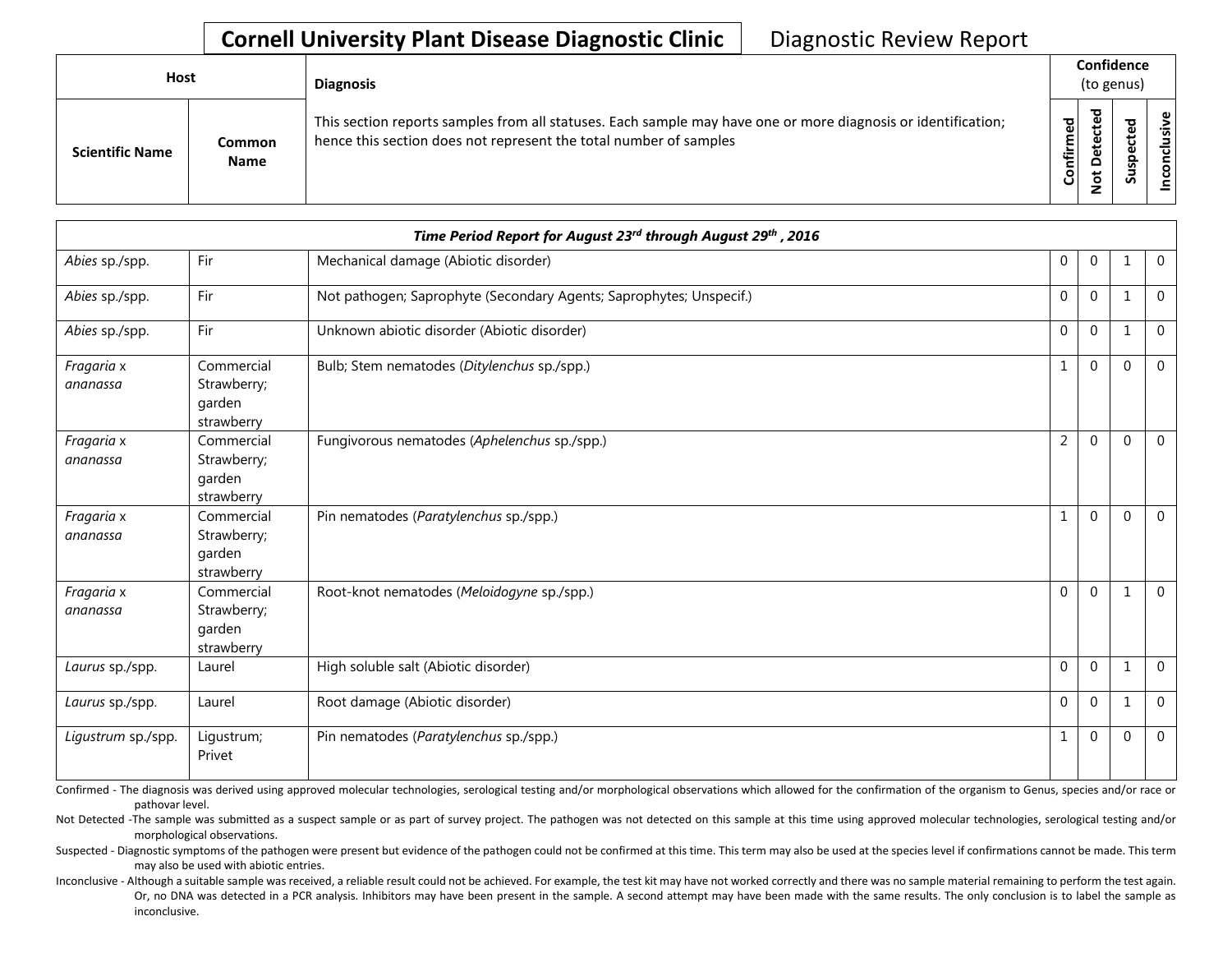| <b>Host</b>            |                       | <b>Diagnosis</b>                                                                                                                                                                   |                          | Confidence<br>(to genus)                        |              |                             |  |
|------------------------|-----------------------|------------------------------------------------------------------------------------------------------------------------------------------------------------------------------------|--------------------------|-------------------------------------------------|--------------|-----------------------------|--|
| <b>Scientific Name</b> | Common<br><b>Name</b> | This section reports samples from all statuses. Each sample may have one or more diagnosis or identification;<br>hence this section does not represent the total number of samples | ဥ<br>Ē<br>≐.<br><b>G</b> | ᅙ<br>ڣ<br>ں<br>ω<br>ىپ<br>ω<br>۵<br>پ<br>Ö<br>- | ᇃ<br>S<br>ഄഁ | $\mathbf \omega$<br>.≥<br>š |  |

| Lycopersicon<br>esculentum          | Tomato                                | No pathogen found (Identification Analysis)           | 1              | $\overline{0}$ | $\Omega$ | $\mathbf{0}$   |
|-------------------------------------|---------------------------------------|-------------------------------------------------------|----------------|----------------|----------|----------------|
| Lycopersicon<br>esculentum          | Tomato                                | Oedema; Edema (Abiotic disorder)                      | $\overline{2}$ | $\mathbf{0}$   | $\Omega$ | $\overline{0}$ |
| Lycopersicon<br>esculentum          | Tomato                                | Unknown abiotic disorder (Abiotic disorder)           | $\Omega$       | $\Omega$       |          | $\overline{0}$ |
| Panax<br>quinquefolius              | American<br>Ginseng                   | Alternaria leaf blight (Alternaria sp./spp.)          | $\mathbf{0}$   | 1              | $\Omega$ | $\overline{0}$ |
| Panax<br>quinquefolius              | American<br>Ginseng                   | Root damage (Abiotic disorder)                        | $\mathbf 0$    | $\Omega$       |          | $\overline{0}$ |
| Panax<br>quinquefolius              | American<br>Ginseng                   | Unspecified pathology (Colletotrichum sp./spp.)       | $\mathbf{1}$   | $\Omega$       | $\Omega$ | $\overline{0}$ |
| Picea orientalis                    | Oriental Spruce                       | No pathogen found (Identification Analysis)           | 1              | $\mathbf 0$    | $\Omega$ | $\mathbf 0$    |
| Picea orientalis                    | Oriental Spruce                       | White pine sitka spruce weevil (Pissodes strobi)      | $\mathbf{0}$   | $\Omega$       |          | $\Omega$       |
| Picea pungens                       | <b>Blue Spruce</b>                    | Additional sample requested (Identification Analysis) | 1              | $\mathbf{0}$   | $\Omega$ | $\overline{0}$ |
| Picea pungens<br>glauca             | Kosters Blue<br>spruce                | Cytospora canker; Dieback (Cytospora sp./spp.)        | 1              | $\mathbf{0}$   | $\Omega$ | $\mathbf{0}$   |
| Poa ; agrostis<br>annua and a. spp. | Mix Annual<br>bluegrass;<br>bentgrass | Heat stress (Abiotic disorder)                        | $\mathbf 0$    | $\mathbf{0}$   |          | $\mathbf{0}$   |

- Confirmed The diagnosis was derived using approved molecular technologies, serological testing and/or morphological observations which allowed for the confirmation of the organism to Genus, species and/or race or pathovar level.
- Not Detected -The sample was submitted as a suspect sample or as part of survey project. The pathogen was not detected on this sample at this time using approved molecular technologies, serological testing and/or morphological observations.
- Suspected Diagnostic symptoms of the pathogen were present but evidence of the pathogen could not be confirmed at this time. This term may also be used at the species level if confirmations cannot be made. This term may also be used with abiotic entries.
- Inconclusive Although a suitable sample was received, a reliable result could not be achieved. For example, the test kit may have not worked correctly and there was no sample material remaining to perform the test again. Or, no DNA was detected in a PCR analysis. Inhibitors may have been present in the sample. A second attempt may have been made with the same results. The only conclusion is to label the sample as inconclusive.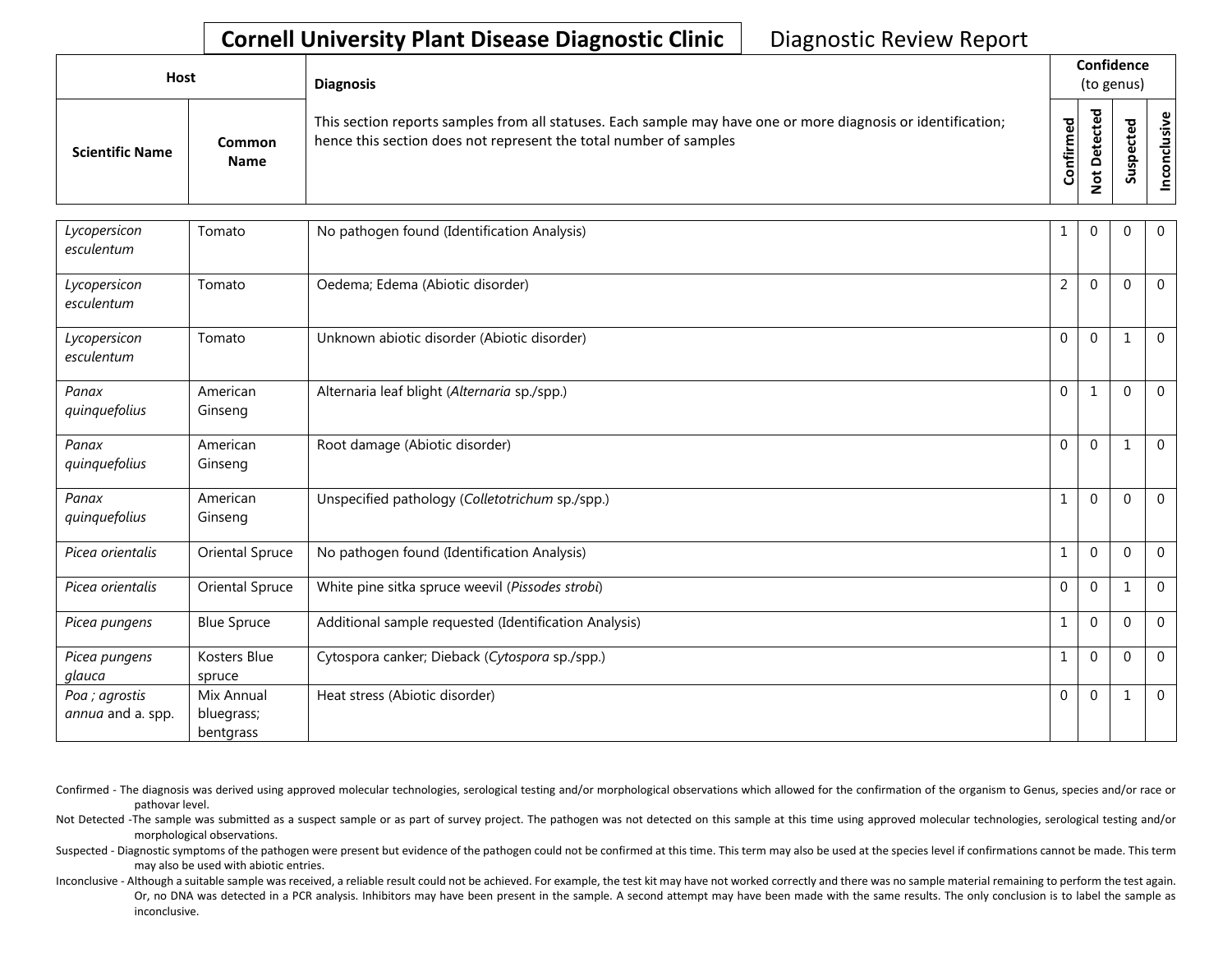| Host                   |                              | <b>Diagnosis</b>                                                                                                                                                                   |           |                                  | Confidence<br>(to genus) |             |
|------------------------|------------------------------|------------------------------------------------------------------------------------------------------------------------------------------------------------------------------------|-----------|----------------------------------|--------------------------|-------------|
| <b>Scientific Name</b> | <b>Common</b><br><b>Name</b> | This section reports samples from all statuses. Each sample may have one or more diagnosis or identification;<br>hence this section does not represent the total number of samples | Confirmed | ဥ<br>etect<br>≏<br>$\frac{1}{2}$ | Suspected                | nconclusive |
|                        |                              |                                                                                                                                                                                    |           |                                  |                          |             |
| Poa ; agrostis         | Mix Annual                   | Magnaporthe summer patch (Magnaporthiopsis poae)                                                                                                                                   |           | 0                                |                          |             |
| annua and a. spp.      | bluegrass;                   |                                                                                                                                                                                    |           |                                  |                          |             |
|                        | hontaracc                    |                                                                                                                                                                                    |           |                                  |                          |             |

| annua and a. spp. | bluegrass;<br>bentgrass |                                                                         |             |                |          |                |
|-------------------|-------------------------|-------------------------------------------------------------------------|-------------|----------------|----------|----------------|
| Poa sp./spp.      | Bluegrass               | Curvularia blight; Leaf spot (Curvularia sp./spp.)                      | 1           | $\mathbf 0$    | $\Omega$ | $\overline{0}$ |
| Poa sp./spp.      | Bluegrass               | High soil moisture (Abiotic disorder)                                   | $\mathbf 0$ | $\overline{0}$ |          | $\mathbf 0$    |
| Poa sp./spp.      | Bluegrass               | Leptosphaerulina leaf spot (Leptosphaerulina sp./spp.)                  | 1           | $\overline{0}$ | $\Omega$ | $\overline{0}$ |
| Poa sp./spp.      | Bluegrass               | Magnaporthe summer patch (Magnaporthiopsis poae)                        | 1           | $\mathbf 0$    | $\Omega$ | $\overline{0}$ |
| Populus sp./spp.  | Poplar                  | Eriophyid mites (Family Eriophyidae)                                    | 1           | $\overline{0}$ | $\Omega$ | $\overline{0}$ |
| Populus sp./spp.  | Poplar                  | Moisture stress (Abiotic disorder)                                      | $\mathbf 0$ | $\mathbf 0$    |          | $\mathbf 0$    |
| Populus sp./spp.  | Poplar                  | Not pathogen; Saprophyte (Secondary Agents; Saprophytes; Unspecif.) [5] | 1           | $\overline{0}$ | $\Omega$ | $\mathbf{0}$   |
| Pyrus communis    | Pear                    | Additional sample requested (Identification Analysis)                   | 1           | $\mathbf 0$    | $\Omega$ | $\overline{0}$ |
| Pyrus communis    | Pear                    | Root damage (Abiotic disorder)                                          | $\mathbf 0$ | $\overline{0}$ |          | $\overline{0}$ |
| Quercus palustris | Pin Oak                 | Moisture stress (Abiotic disorder)                                      | $\mathbf 0$ | $\overline{0}$ |          | $\mathbf 0$    |
| Quercus palustris | Pin Oak                 | Oak leaf blister (Taphrina caerulescens)                                | 1           | $\overline{0}$ | $\Omega$ | $\mathbf 0$    |
| Quercus palustris | Pin Oak                 | Scale insects (Order homoptera)                                         | 1           | $\mathbf 0$    | $\Omega$ | $\mathbf{0}$   |
| Quercus palustris | Pin Oak                 | Spider mites (Family Tetranychidae)                                     | 1           | $\overline{0}$ | $\Omega$ | $\mathbf 0$    |
| Quercus phellos   | <b>Willow Oak</b>       | Leaf spot (Tubakia dryina)                                              | 1           | $\overline{0}$ | 0        | $\mathbf 0$    |

Confirmed - The diagnosis was derived using approved molecular technologies, serological testing and/or morphological observations which allowed for the confirmation of the organism to Genus, species and/or race or pathovar level.

Not Detected -The sample was submitted as a suspect sample or as part of survey project. The pathogen was not detected on this sample at this time using approved molecular technologies, serological testing and/or morphological observations.

Suspected - Diagnostic symptoms of the pathogen were present but evidence of the pathogen could not be confirmed at this time. This term may also be used at the species level if confirmations cannot be made. This term may also be used with abiotic entries.

Inconclusive - Although a suitable sample was received, a reliable result could not be achieved. For example, the test kit may have not worked correctly and there was no sample material remaining to perform the test again. Or, no DNA was detected in a PCR analysis. Inhibitors may have been present in the sample. A second attempt may have been made with the same results. The only conclusion is to label the sample as inconclusive.